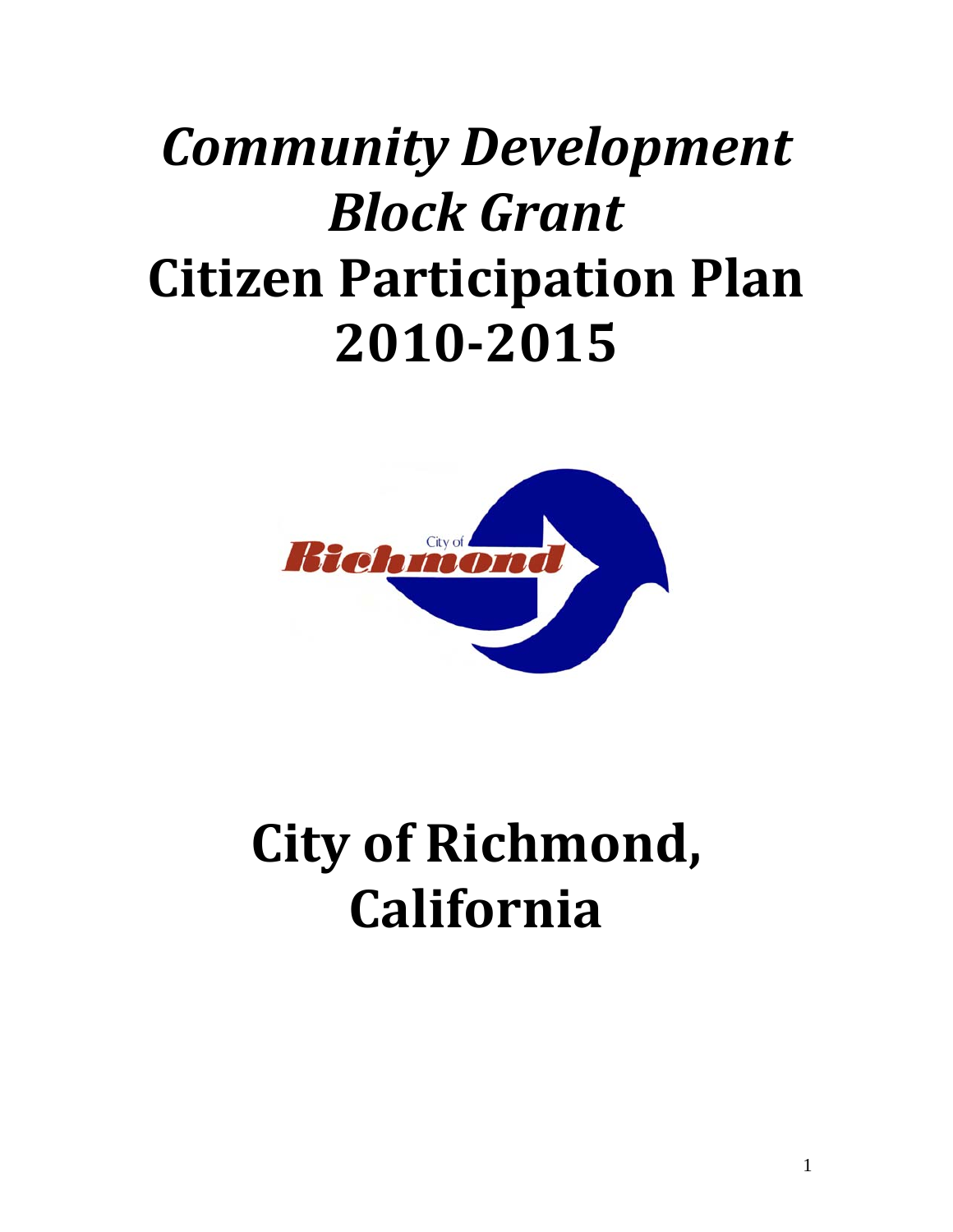#### **INTRODUCTION**

Title 1 of the Housing and Community Development Act of 1974 authorized Community Development Block Grant entitlement funds to qualifying cities. Subsequently, Title 1 of the Housing and Community Development Act of 1977 and the Cranston‐Gonzalez National Affordable Housing Act of 1990 have amended this act. The overall goal of the community planning and development programs authorized under Title 1 is to develop and maintain viable urban communities by providing decent housing and a suitable living environment and expanding economic opportunities primarily for low‐ and moderate‐income persons.

By implementation of this Citizen Participation Plan, the City of Richmond intends to encourage and facilitate the participation of Richmond residents in the formation of the Community Development Block Grant (CDBG) priorities, strategies and funding allocations in the Consolidated Plan and the Annual Action Plan. Community input is also encouraged for substantial amendments thereto and to review the Consolidated Annual Performance Evaluation Report (CAPER).

## **Use Of The Citizen Participation Plan**

The City of Richmond must implement a viable Citizen Participation Plan in order to receive annual funding. This plan will identify the required activities to effectively administer the CDBG program. It will also provide guidance to the methods and practices used to develop and implement such activities. The Citizen Participation Plan provides for and encourages citizen participation in developing and amending its Consolidated Plan, the Annual Action plan and the CAPER. Particular emphasis is placed on ensuring participation by low‐ and moderate‐income persons who reside in slum and blighted areas where funds are proposed to be used.

The plan also provides for participation by residents in low‐ and moderate‐income neighborhoods, as well as minorities, non‐English speaking persons, and persons with disabilities. In addition, this plan outlines the City's policies regarding written complaints and grievances, and displacement.

## *Revisions to the Citizen Participation Plan*

The Citizen Participation Plan sets forth the City's policies and procedures for citizen participation. All residents are encouraged to participate in the development of this plan, especially, low and moderate‐income households and those receiving federal rental assistance. This plan must address the availability of materials and documents. It must also allow provisions for adequate timelines for public review and comment.

The following activities must be conducted:

- A Public Notice
- At least one Public Hearing
- A 30‐day public comment period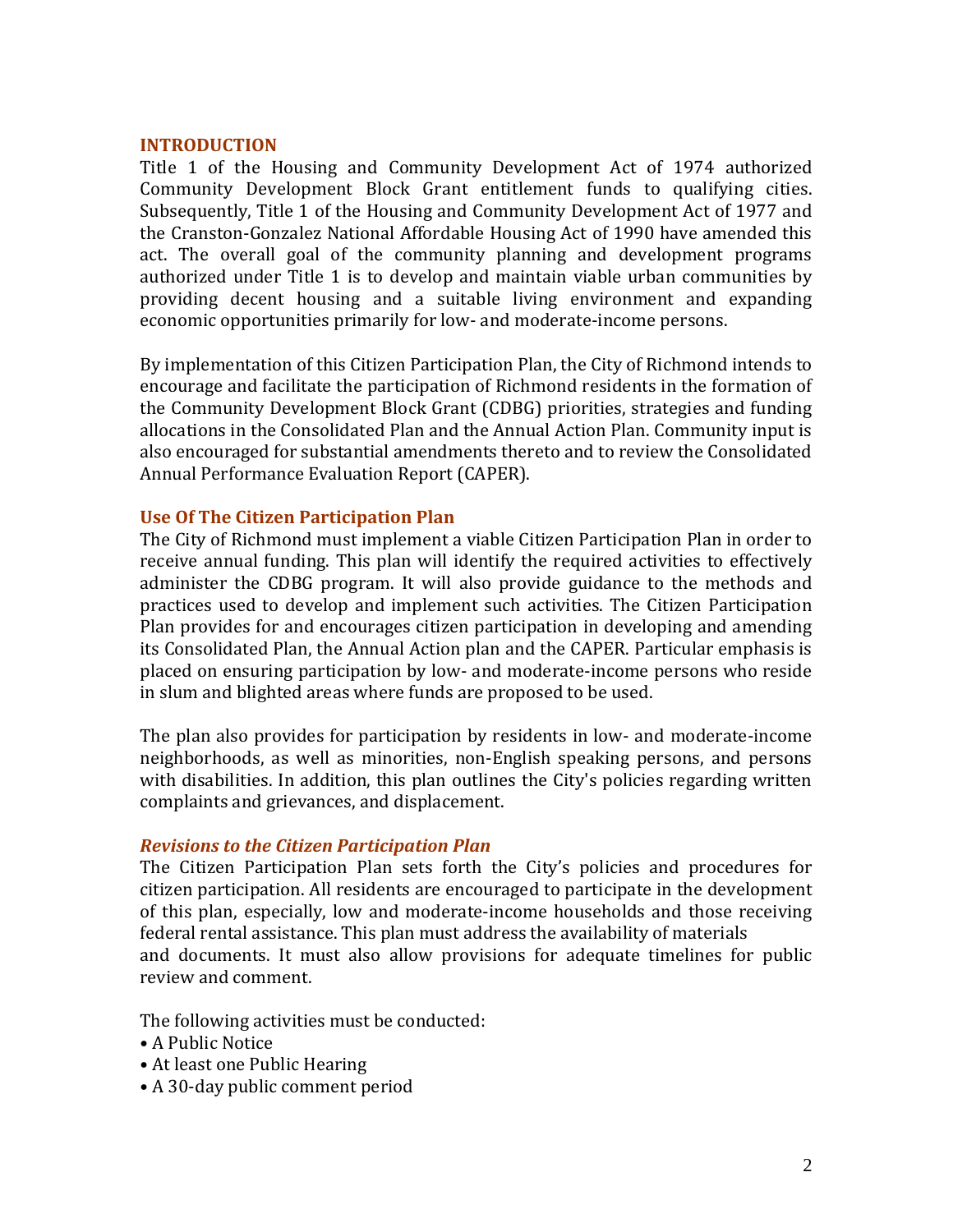The final Annual Action Plan considers all comments received in writing or verbally. A summary of these comments or views and a summary of the comments or views not accepted and the reasons therefore, will be attached to the document.

# *Cost of the Plan*

This plan is available at no cost at [www.casahomehelp.com](http://www.casahomehelp.com/)

# Citizen Inclusion

To ensure that this plan reflects the priorities and needs of Richmond residents, staff will engage in the following activities:

- 1. Provide citizens an opportunity to comment on the draft Citizen Participation Plan and or any substantial amendment on it.
- 2. Encourage participation by minorities, non-English speaking persons and persons with disabilities.
- 3. Upon request, all CDBG documents shall be provided in user friendly formats including but not limited to Braille, large print, various languages, oral format, and delivering copies to homebound individuals.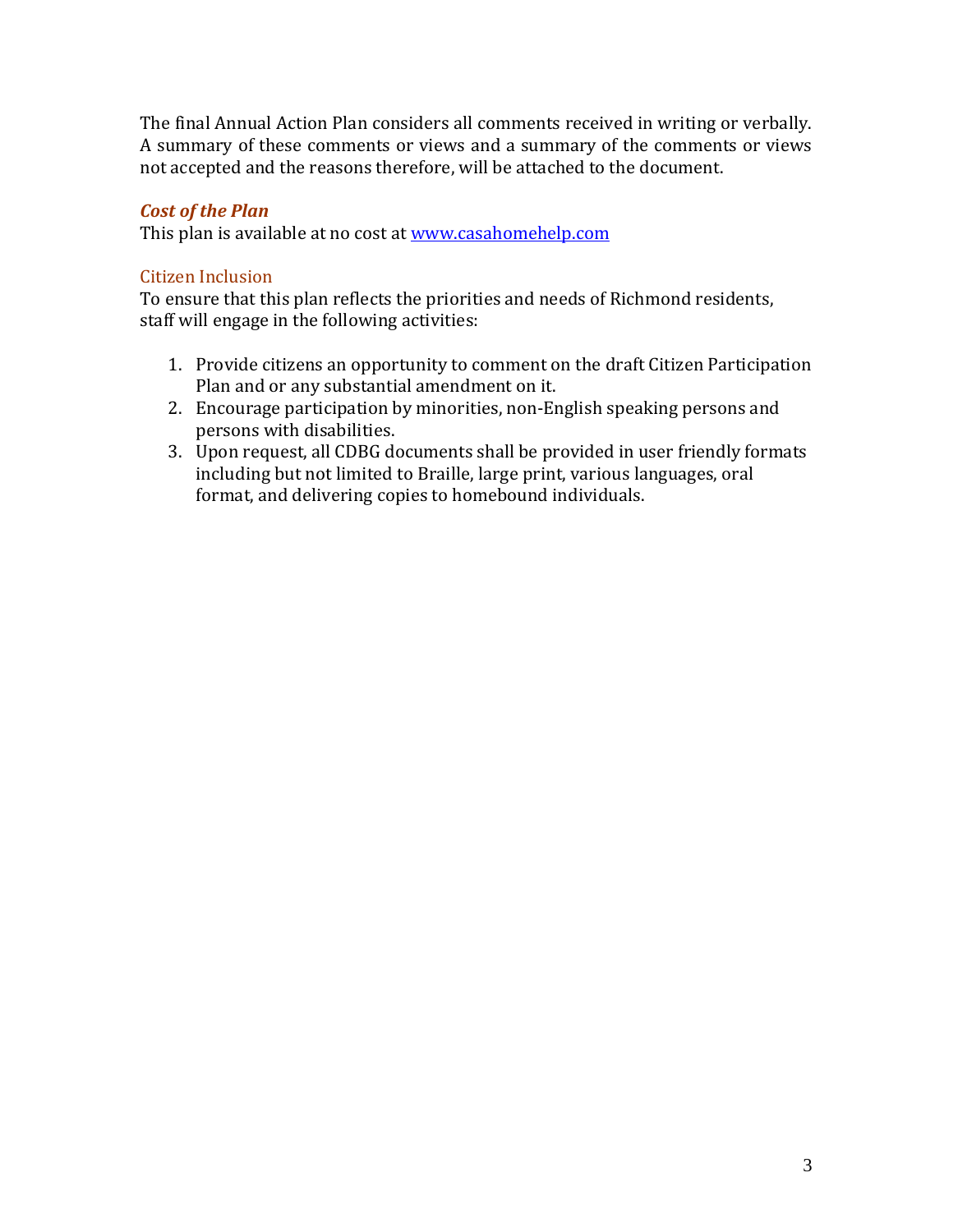## **DEFINITIONS**

*Consolidated Plan* - As an entitlement city recipient of Community Development Block Grant (CDBG) funding, the City is required by HUD to develop a Consolidated Plan that evaluates the needs of our low‐ and moderate‐income residents.

This assessment includes a review of the City's housing, homeless, and community development needs, provides a housing market analysis, and creates a strategy to address the needs identified. This plan is revised every 3-5 years. The current Consolidated Plan is in effect from July 1, 2010 to June 30, 2015.

*Annual Action Plan* – The Annual Action Plan, which is submitted to HUD annually, details the expenditure of the annual CDBG grant and ensures that the funds are directed towards activities addressed in the Consolidated Plan. HUD requires the City to maintain a significant correlation between the goals identified in the Consolidated Plan with the use of CDBG funds. The Community Development Commission evaluates and recommends activities to the City Council. However, the City Council has the right to approve activities outside the recommendations of the Commission. The Annual Plan is due to HUD May 16, which is 45 days before the start of our new fiscal year on July 1.

*Consolidated Annual Performance and Evaluation Report (CAPER)* This report is a self‐assessment of the implementation of the Consolidated Plan and the Annual Action Plan. Activity outcomes and outputs are reported showing the effectiveness of the CDBG funds. This report includes details of the number and demographics of the community served. The CAPER is due to HUD by September 30, which is 90 days from the end of the fiscal year.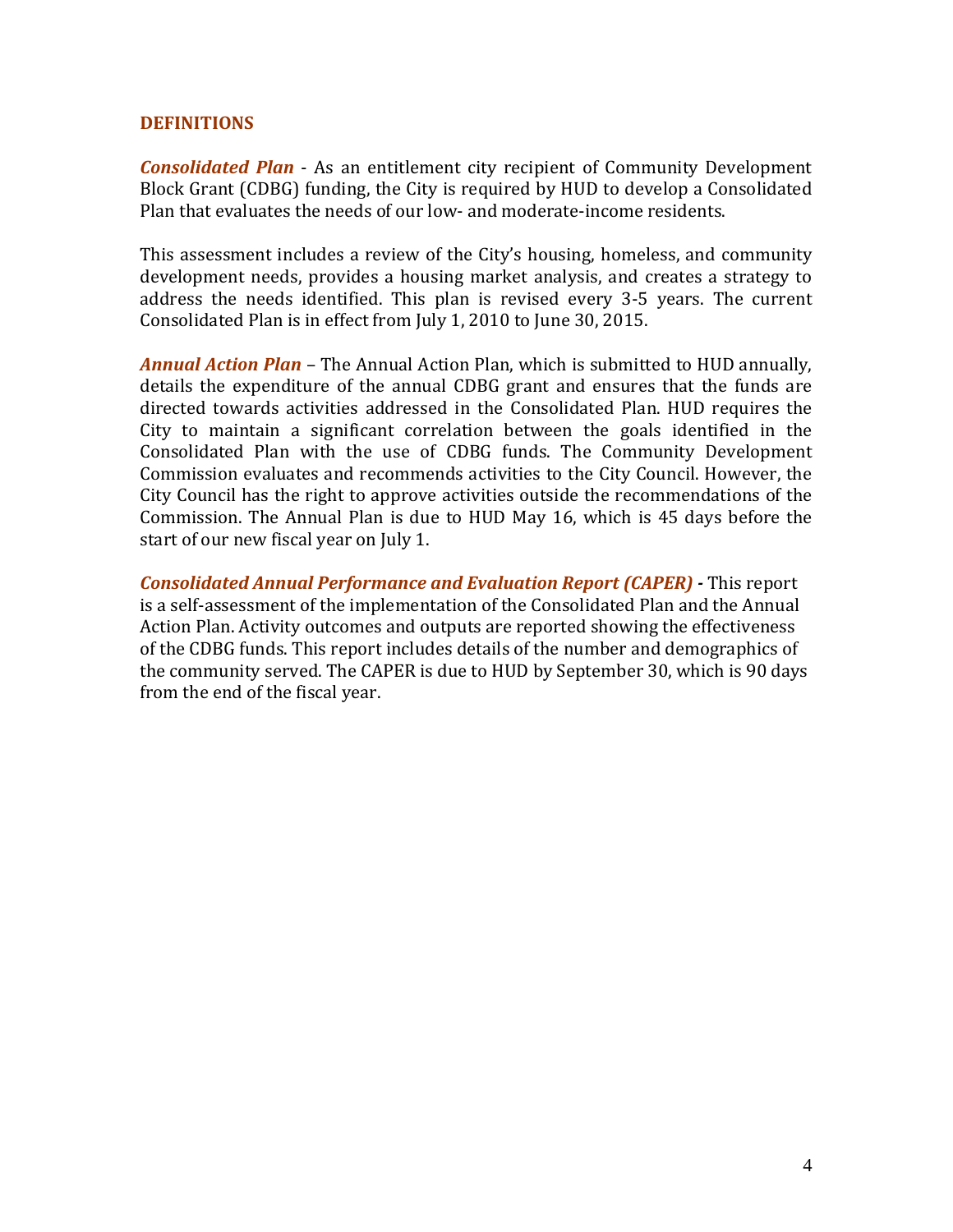## **RESPONSIBILITIES AND OBLIGATIONS**

This section offers guidance to the various stakeholders in the activities required to develop and implement the Consolidated Plan, the Annual Action Plan and the review of the Consolidated Annual Performance Evaluation Report. These guidelines are in place to be inclusive and protect the fairness and integrity of the Community Development Block Grant program. They are not intended, in any manner, to exclude or limit access to the process.

## **Assignments**

This plan describes the roles of the City Council and others in developing and evaluating progress toward implementation of the Consolidated Plan.

The *Richmond City Council* serves as the body of elected community‐wide representatives responsible for addressing policy issues related to the Consolidated Plan. The City Council gives direction to CDBG staff as to how to proceed in assessing Richmond's housing, homeless, and community development needs, provide a housing market analysis, and a strategy to address the needs identified. They must approve the Consolidated Plan and Annual Action plan before submission to HUD. They must comment and approve revisions to the Citizen Participation Plan and amendments to the Consolidated Plan.

*City Staff* will facilitate the process by assisting the City Council to meet the City's obligations and responsibilities as an entitlement city of the U. S. Department of Housing and Urban Development Community Development Block Grant program. Other interested *Citizens* are encouraged to participate in the process via Public Input. The City and HUD recognize community input as an important element in dentifying high priority needs in the community and ensuring that CDBG funds are i used for activities that address those issues and concerns.

## **Public Meetings**

All meetings related to the Community Development Block Grant program are considered public meetings and subject to the requirements of the Brown Act which includes, but is not limited to:

- a. Public allowed to comment on items under consideration
- b. Non‐discriminatory facilities, public must not pay to attend
- c. No secret ballots, all votes cast in public
- d. Materials provided to the board must be made available to the public.

More information on the Brown Act can be obtained at the following website: http://www.cfac.org/Law/BrownAct/Text/ba\_text.html.

Meetings will be published once in the local paper at least 14 days in advance of the meeting date. The published information will include:

Description of the activity;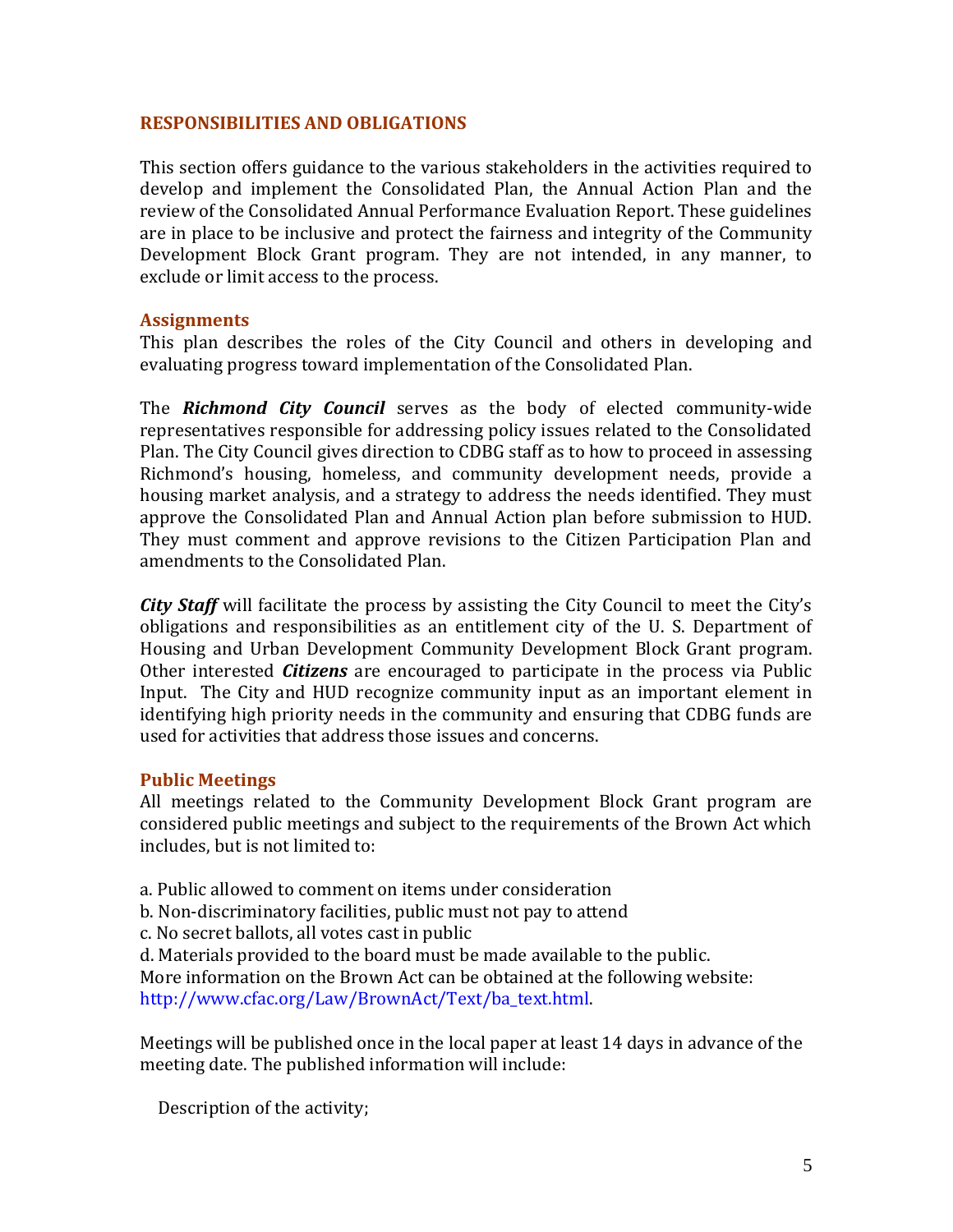What entity is conducting the meeting; Amount and source of funds; Where and how information may be obtained; The date, time and location of the public meetings(s); Timeframe for the public to submit public comments; How and what format comments will be accepted; Contact person for additional information.

## *Meeting Times and Locations*

Meetings will be held at times and locations convenient to potential and actual beneficiaries of CDBG funding. Meetings will be held in facilities accessible to persons with mobility impairments.

# *Reasonable Accommodation*

Reasonable Accommodations will be made for persons with disabilities when requested at least 48 hours in advance of the meeting. Materials provided at the meeting will be available to in a format accessible to persons with disabilities upon request.

# *Translations and Interpretation Services*

Anticipated significant turn‐out The City will endeavor to provide translators upon request or when it can be reasonably expected that a significant number of non-English speaking persons will participate in the meeting.

## Individual request

The City will endeavor to provide translations services if a request is made 48 hours before the meeting date and time.

# *gendas A*

The timing for posting agendas is determined by the type of meeting.

## **Regular Meeting**

Brief description of items posted 72 hours before the meeting

## **Special Meeting**

24 hour notice to board and media with brief description

# Emergency Meeting

One hour notice except in cases of a dire emergency Meeting agendas will be posted according to the protocol established by the City lerk's office. C

# **PUBLIC NOTICES**

As time and funds allow, CDBG staff may utilize the following: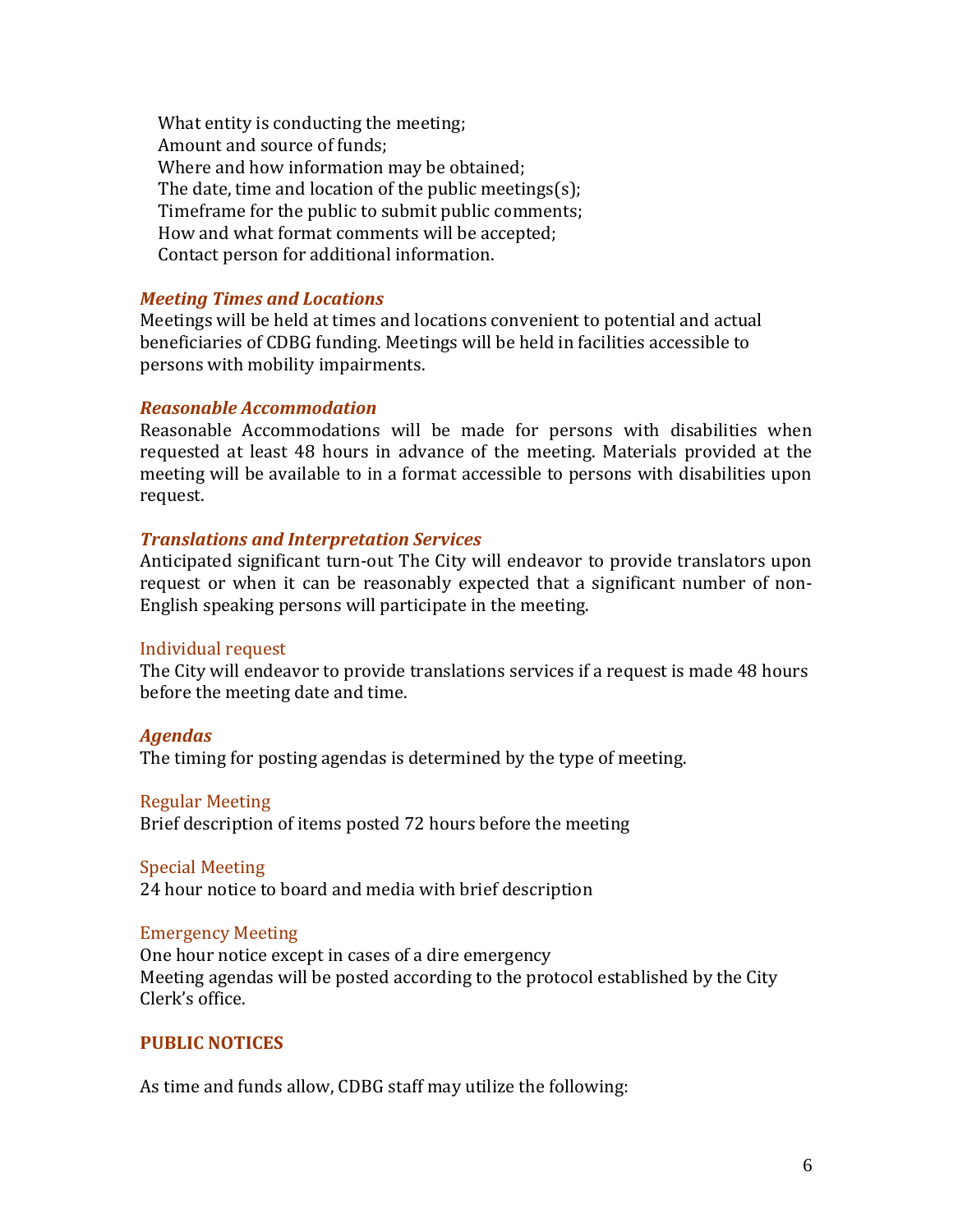- $\triangleright$  Use larger and more attractive advertising to advertise and promote the CDBG program.
- $\triangleright$  Announce the new CDBG funding cycle at a Public, Community or City Council
- $\triangleright$  Advertise in the local paper, such as the Daily Republic, and use other newspapers or community bulletins for Public Notices.
- ¾ Advertise and promote the CDBG program in Spanish speaking newspapers.
- $\triangleright$  Promote the activities of the CDBG program whenever possible. This includes the local newspaper and other media that highlight the contribution and success of the program.
- $\triangleright$  The City will endeavor to directly notify interested parties of scheduled public hearings. A list of persons and community groups interested in receiving such notices will be maintained by CDBG staff.

# **Access to Records**

The City will provide access to public records related to the Consolidated Plan and the Annual Action Plan and the use of assistance under the programs covered by the plans during the proceeding five years through written request. The City may charge a fee for copies to recover cost of material and operations. The City will require an appointment to view records and will require CDBG staff to be present during the inspection of records.

# **OUTREACH**

Although this plan is designed to guide activities enhancing general public participation, we understand that special outreach must target under‐represented members of this community. Richmond places special emphasis on connecting with the following groups:

- $\triangleright$  Non English speakers
- $\triangleright$  Persons with disabilities
- ¾ Youth
- $\triangleright$  Residents of slum and blighted areas
- $\triangleright$  Predominantly low and moderate income neighborhoods those with high concentrations or over 40% of households that are either low or moderate income
- ¾ Small businesses
- ¾ Developers
- $\triangleright$  Faith based organizations that represent diverse ethnic groups
- $\triangleright$  Residents of public housing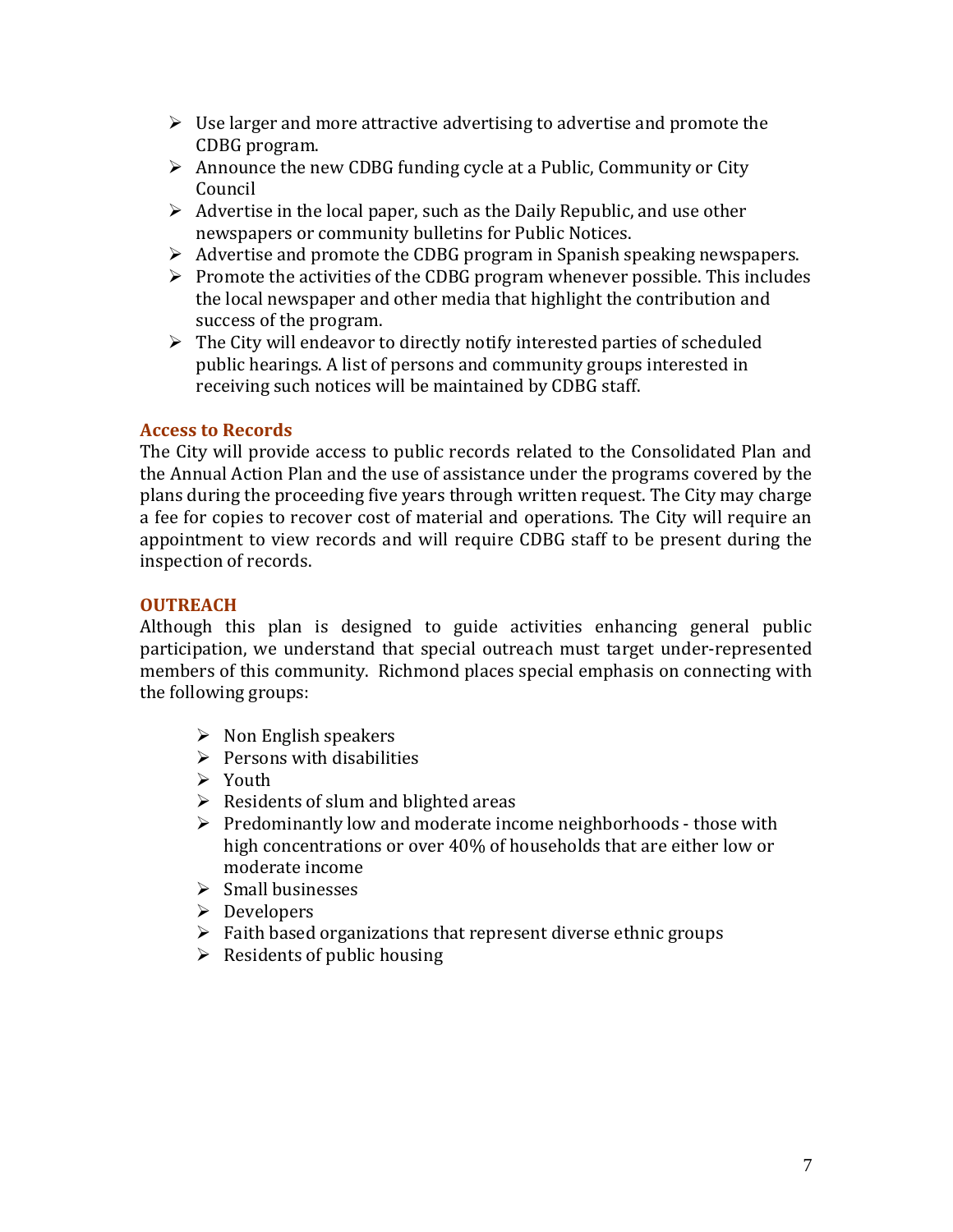## **CONSOLIDATED PLAN**

The Consolidated Plan outlines the City's process for community inclusion in the development of the multi‐year Consolidated Plan. This plan defines the City's local objectives for the CDBG program. It includes an assessment of Richmond's housing, homeless, and community development requirements and provides a housing market analysis and creates a viable strategy to address the needs identified. This plan reflects HUD's emphasis on outcomes as opposed to outputs when addressing community needs.

The City will make every effort to involve the community in determining appropriate CDBG activities. Approved activities must provide services that principally benefit low and moderate‐income persons or is located in a low‐ and moderate census tract and serves the surrounding community. The City will also nclude the suggestions and comments from its disabled residents and the i organizations that offer services to the disabled.

The following activities must be conducted:

- A Public Notice
- At least one Public Hearing
- A 30‐day public comment period

The City will consider any comments or views of citizens received in writing, or orally. before adopting a substantial amendment to the Consolidated Plan. A summary of the comments or views, and a summary of any comments or views not accepted and reasons will be attached to the substantial amendment to the Consolidated Plan.

## **Substantial Amendment to the Consolidated Plan**

A substantial amendment to the Consolidated Plan is defined as a change in any CDBG funding allocation of more than 20 percent of the total annual allocation of CDBG funds.

This includes any change in funding from one CDBG eligible activity to another. To make a substantial amendment to the Consolidated Plan, the following activities must be conducted:

- Public notification
- At least one Public Hearing
- A 30‐day public comment period

The City will consider any comments or views of citizens received in writing, or orally, before adopting a substantial amendment to the Consolidated Plan. A summary of the comments or views, and a summary of any comments or views not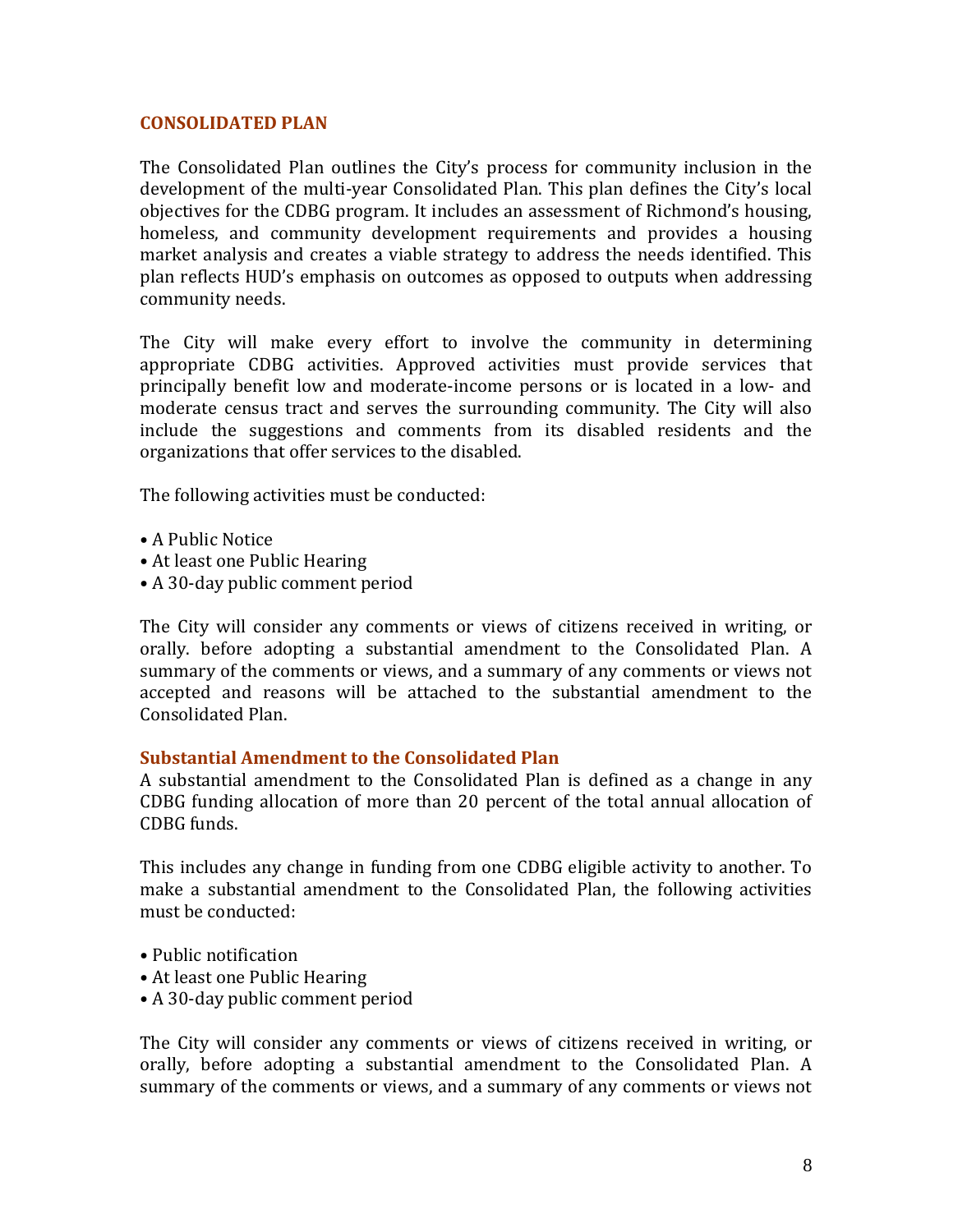accepted and reasons will be attached to the substantial amendment to the Consolidated Plan.

# Reprogramming Funds up to \$10,000

CDBG staff is authorized to reprogram up to \$10,000 of program funds to an approved CDBG project if funding is available. The request for funds must be directly related to the original project activity.

- Request in writing for additional funding
- Provide documentation of need with request
- Conduct NEPA review if substantial changes to the scope of the project
- Hold at least one public meeting
- Provide required 30‐day public comment period
- Funding available at end of 30‐day public comment period

If funding is available, CDBG staff can make available to the Housing Division up to 500 of CDBG administrative funds to conduct and facilitate Fair Housing Activities. \$ These activities include seminars and landlord workshops offered community wide.

## Reprogramming Funds over \$10,000

The request to reprogram funds must be submitted in writing to the CDBG staff.

# *Reprogramming Activities*

## Conduct NEPA review

Documentation must be provided to support the need for funding

A public meeting must be held to announce and discuss the increase in funding A 30‐day public comment period is required

Additional funding is available only after the end of the 30‐day public comment period.

## **Displacement Policy**

The City does not anticipate any displacement of individuals under the Consolidated Plan. In the event temporary displacement should occur, such persons will be provided with relocation assistance in accordance with the City's General Relocation Plan, which complies with HUD regulations, 24 CFR Part 42. A copy of this plan is available for review at the City's Community Development Department.

## **ANNUAL ACTION PLAN**

The Annual Action Plan, which is submitted to HUD annually, details the expenditure of the annual CDBG grant and ensures the funds are directed towards activities addressed in the Consolidated Plan. HUD requires the City to maintain a significant correlation between the goals identified in the Consolidated Plan with the use of CDBG funds.

The Annual Plan is due 45 days before the start of the new FY. (Due to HUD May 16, Effective July 1).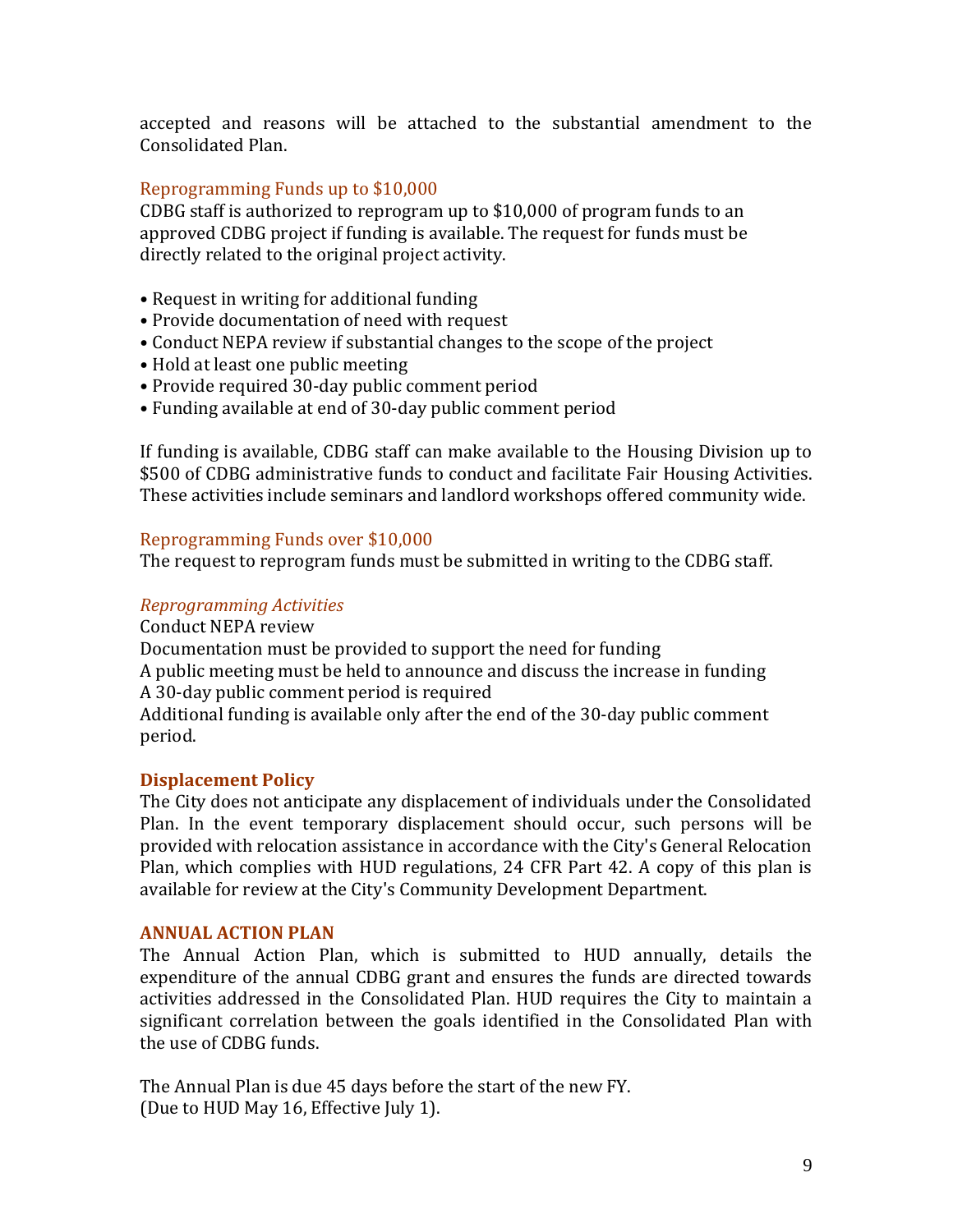The following activities must be conducted:

- Public notification
- At least one Public Hearing
- A 30‐day public comment period

All comments received in writing or verbally will be considered when preparing the final

# Annual Action Plan.

A summary of these comments or views and a summary of the comments or views not accepted and the reasons therefore, will be attached to the document.

## **CONSOLIDATED ANNUAL PERFORMANCE AND EVALUATION REPORT (CAPER)**

The Consolidated Annual Performance and Evaluation Report (CAPER) is a detailed report of the CDBG activities during the prior fiscal year. This report includes information on the activities conducted, the populations served and an analysis of the expected outcomes and the results.

The CAPER is due to HUD 90 days from the end of the FY. (If the end of the FY is June 30, the CAPER is due to HUD by September 30.)

The following activities must be conducted:

- Public notification
- A 15‐day public comment period

All comments received in writing or verbally will be considered when preparing the final CAPER. A summary of these comments or views and a summary of the comments or views not accepted and the reasons therefore will be attached to the document.

## **Outreach**

CDBG staff will utilize various methods of Community Outreach to notify the public of the availability of CDBG applications which will include, direct mail to those who requested their name be added to the CDBG interest list, e-mail to the past and current CDBG sub-recipients, public notice in the local news paper and by press release from the City information office.

## **Orientation**

When CDBG applications are available, staff will offer at least one CDBG Applicant Orientations. They are made available to applicants who need assistance with the application process. Orientations will be held at various times to accommodate the various schedules of the applicants.